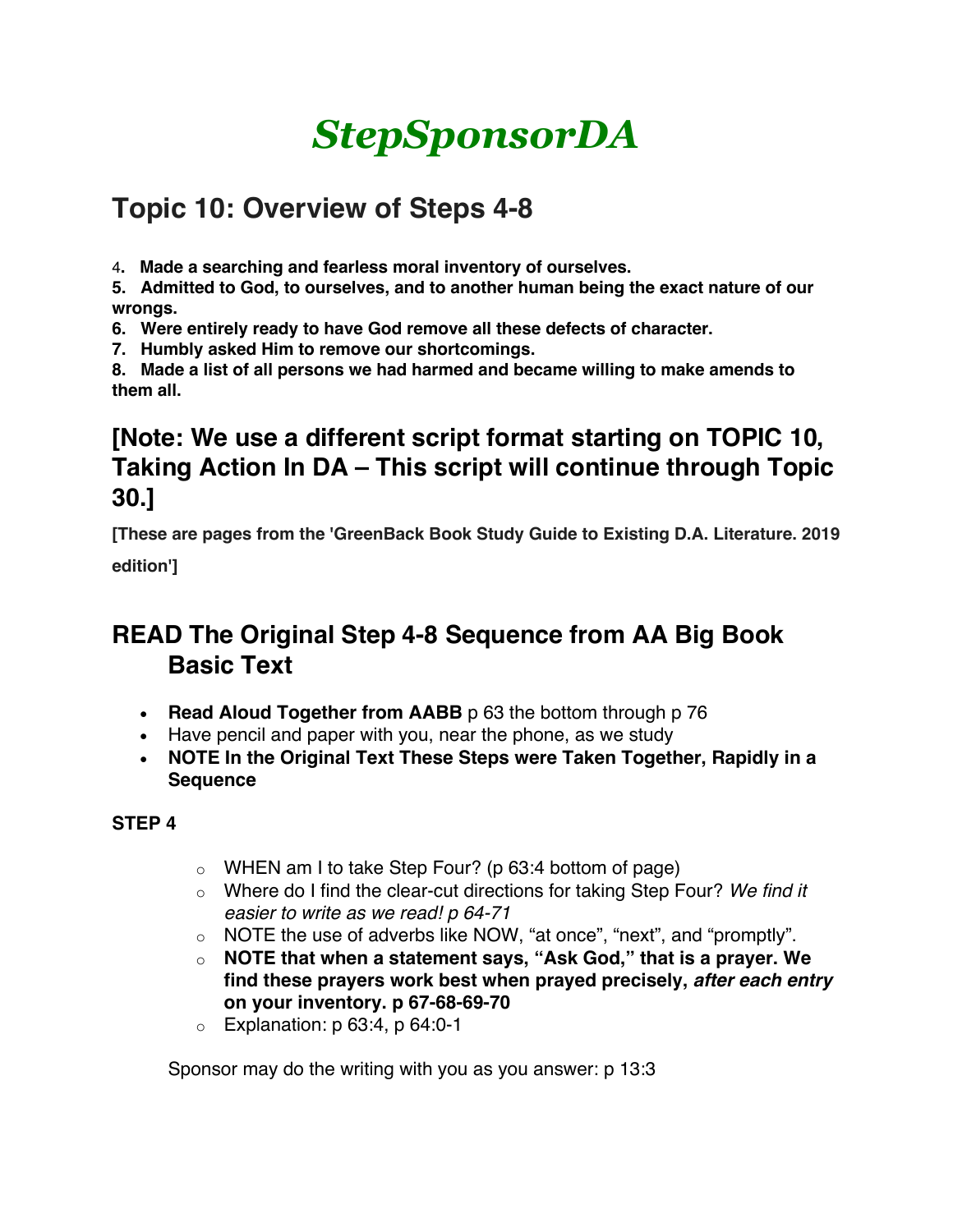**Some of us find that getting together and reading the column headings aloud and writing the columns for our study partner/sponsor and vice versa can be helpful.**

**Do not be daunted by the belief that you have to write your whole life... you might choose to write the most CURRENTLY burdensome subjects; your job, family, etc...**

### **The point is to get familiar with using the exercise,** *not* **to write massive volumes!**

Our experience is that **bullet points** like the sample on page 65, of our thought patterns are more effective than getting caught in the lengthy writing of a "story."

What do we inventory? WRITE together as you read these column headings out loud:

#### **Resentments**: p 64:3

Read "Resentment" first 3 Column Headings p 65:2

What are the dark promises of step 4? p 66:1-2

We overcome resentments with forgiveness. What do we ask God? P 66:1 thru 67:0-1

When we ask God how to be helpful, it is good to **pause and listen** for your HP's response

Find more prayer directions p 67:1

What promises did we find? p 67:2 NOTE we can ask God in prayer for these.

How do we look for our part in our resentments? (which becomes the  $4<sup>th</sup>$ column heading) p 67:2-3

Fears: p 67:3

#### **Fears**: p 68

After listing fears, what do we ask ourselves p 68:1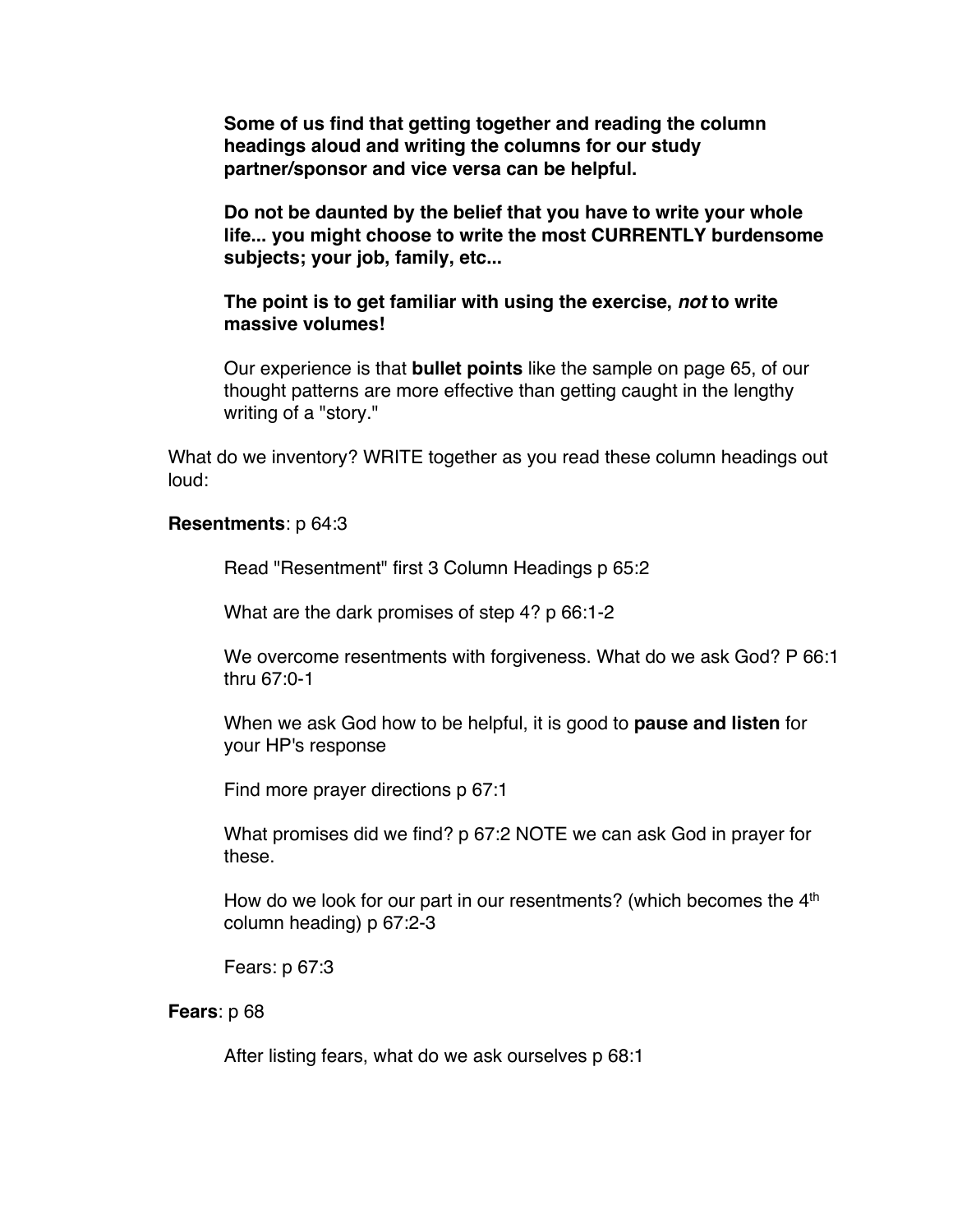We overcome our fears with faith and prayer. What do we ask God? P 68:3

**Sex or Harms**: (for our debtor purposes we use sexual and general harm or betrayal interchangeably – **as debtors, figuratively speaking, whom have we "screwed?")**

The column headings are the questions on p 69:1

What are the prayers ("ask God's) on p 69:2-3

We overcome our harms with Willing Amends – p 69:3

Being Willing comes from prayer p 69:3

Who does the AABB say to listen to most? Bottom p 69-top p 70:0

What to do if we fall short of a chosen ideal? P 70:1-2

What are the prayers ("ask God's) on p 70:2

If screws are troublesome, use "What should I do?" p 70:2

What am I promised? p 70:2

**Reflect and Discuss Together -** What am I looking for in taking this Step? What am I promised if I will be thorough in taking this inventory? (AABB P 64 - P70:2)

### **Read Aloud Together from AABB**

- o Step 5
	- Why do we share our inventory with another human being: p 72:2
	- § With whom? P 73:4, p 74:0-1
	- This Step may be temporarily postponed: p 74:2
	- How do we take this Step? P 75:1
	- What are we promised after giving away Step 5?
- o Step 6
	- Preparation p 75:3 and flip to p59:2 and ask as questions Steps 1-5
	- § Explanation: p 76:1
	- Sixth Step question: p 76:1
- o Step 7
	- Seventh Step prayer: p 76:2
- o Step 8
	- Explanation: p 76:3
	- Seventh Step prayer: p 76:2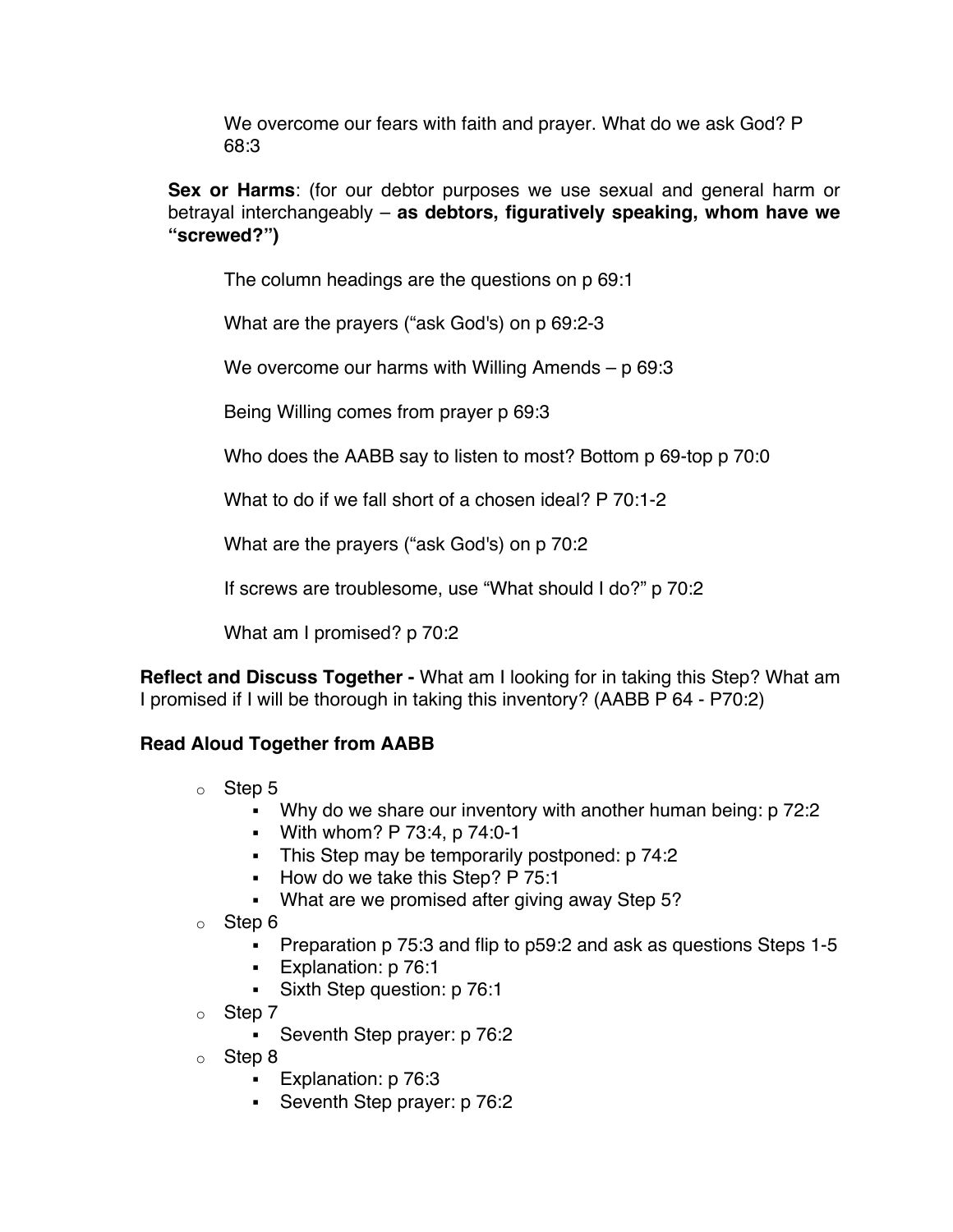# **ACTIONS**

- REVIEW the Action List from the previous session. Be current with that before going on to this week's Action List
- Spend some time on the action items in this study each day as you can, at least 15-20 min, or more. *Let whatever amount of time you have be good enough*. *Keep coming back.*
- PRAY the Third Step Prayers from the AA Big Book p 63 and *The 12 Steps of Debtors Anonymous* p 19
- **BEGIN THE PROCESS OF WRITING YOUR FOURTH STEP COLUMNS, PRAYING AFTER EACH ITEM AS INDICATED**

### **PRAYER CARDS**

- Get a pack of 3x5 index cards, if you have not done so already
- On individual 3x5 cards, put each of the 3 daily prayers; consider making several sets, one set for by the bed, one for your wallet, your desk, vanity mirror, car or other place you frequently look.
- **Add the resentment, fear and harms prayers to your prayer cards.**

# **ACTIONS SO FAR**

**DAILY**

- One Day at a Time Abstain from New Unsecured Debt (consider setting a date for your last unsecured debt or your DA Birthday).
- Call a DA member. Ask for support maintaining your DA program work, **especially 4th step writing**
- Read from a piece of DA or AA Literature
- Answer the study questions as indicated
- Keep a spending record as you spend
- Every morning:
	- o Pray for willingness to work your DA program
	- o Pray the Serenity Prayer
	- o Pray BOTH the Third Step Prayers, AA's p 63 and DA's p 19
	- o Pray the resentment, fear and harms prayers as needed, as they apply.
- **Pray these all through the day and consider carrying your prayer cards with you.**
- Spend some time on the READINGS in this study each day as you can, at least 15-20 min or more. *Let whatever amount of time you have be good enough. Keep coming back.*

### **WEEKLY/REGULARLY**

o Attend at least one solution-oriented DA meeting - listen for the DA concepts